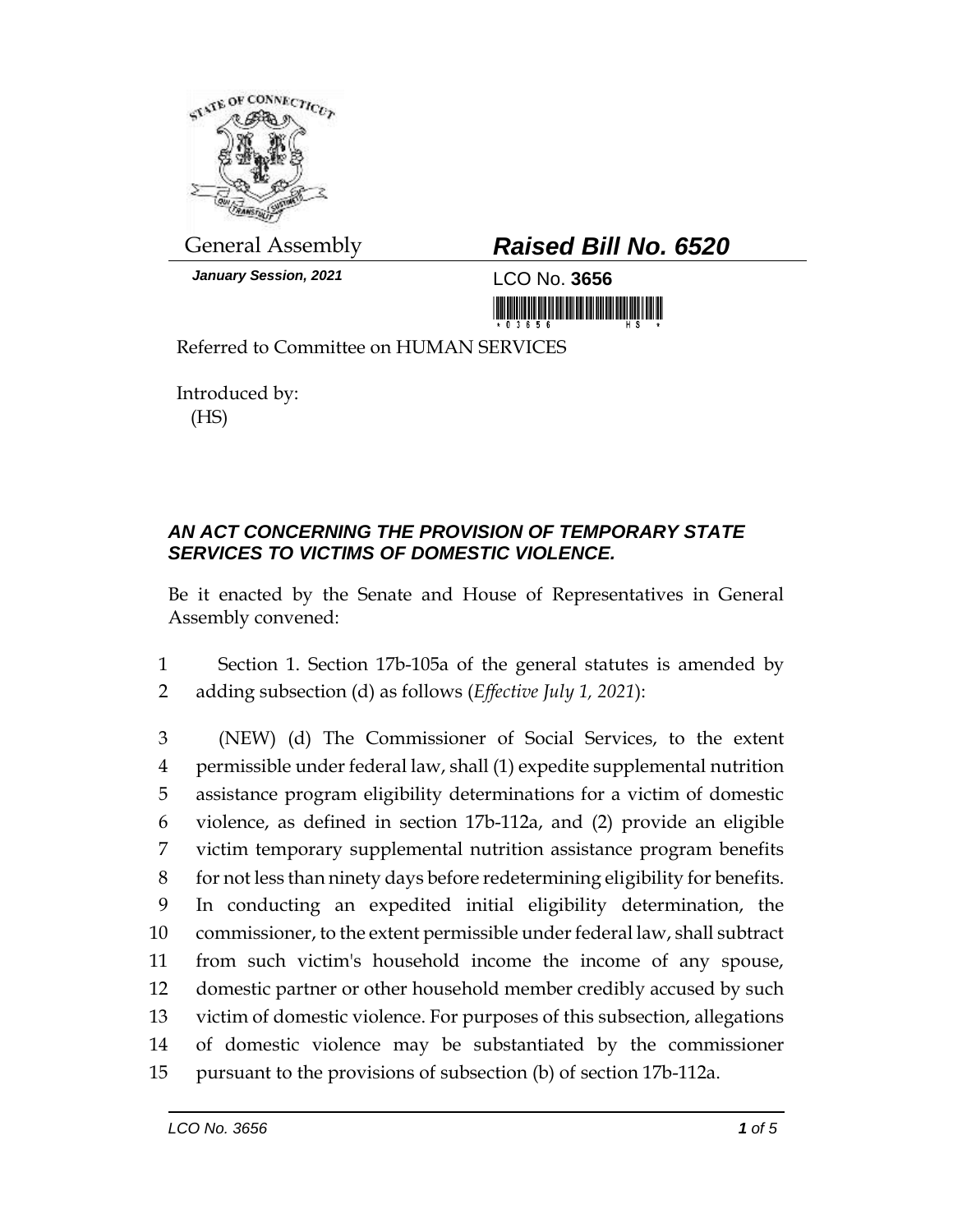Sec. 2. Subsections (b) and (c) of section 17b-749 of the general statutes are repealed and the following is substituted in lieu thereof (*Effective July 1, 2021*):

 (b) The commissioner shall establish income standards for applicants and recipients at a level to include a family with gross income up to fifty per cent of the state-wide median income, except the commissioner: (1) **[**may**]** May increase the income level up to the maximum level allowed under federal law, (2) upon the request of the Commissioner of Children and Families, may waive the income standards for adoptive families so that children adopted **[**on or after October 1, 1999,**]** from the Department of Children and Families are eligible for the child care subsidy program, **[**and (3) on and after March 1, 2003,**]** (3) shall, to the extent permissible under federal law and within available appropriations, waive the 29 income standards for not less than ninety days from the date of application for a victim of domestic violence, as defined in section 17b- 112a, at which time the commissioner shall redetermine eligibility based upon the income standards, and (4) shall reduce the income eligibility level to up to fifty-five per cent of the state-wide median income for applicants and recipients who qualify based on their loss of eligibility for temporary family assistance. For purposes of this subsection, the commissioner may substantiate allegations of domestic violence pursuant to the provisions of subsection (b) of section 17b-112a. The commissioner may adopt regulations in accordance with chapter 54 to establish income criteria and durational requirements for such waiver of income standards.

 (c) The commissioner, in consultation with the Commissioner of Social Services, shall establish eligibility and program standards including, but not limited to: (1) A priority intake and eligibility system 44 with preference given to serving (A) victims of domestic violence, as 45 defined in section 17b-112a, to the extent permissible under federal law, (B) recipients of temporary family assistance who are employed or engaged in employment activities under the Department of Social Services' "Jobs First" program, **[**(B)**]** (C) working families whose temporary family assistance was discontinued not more than five years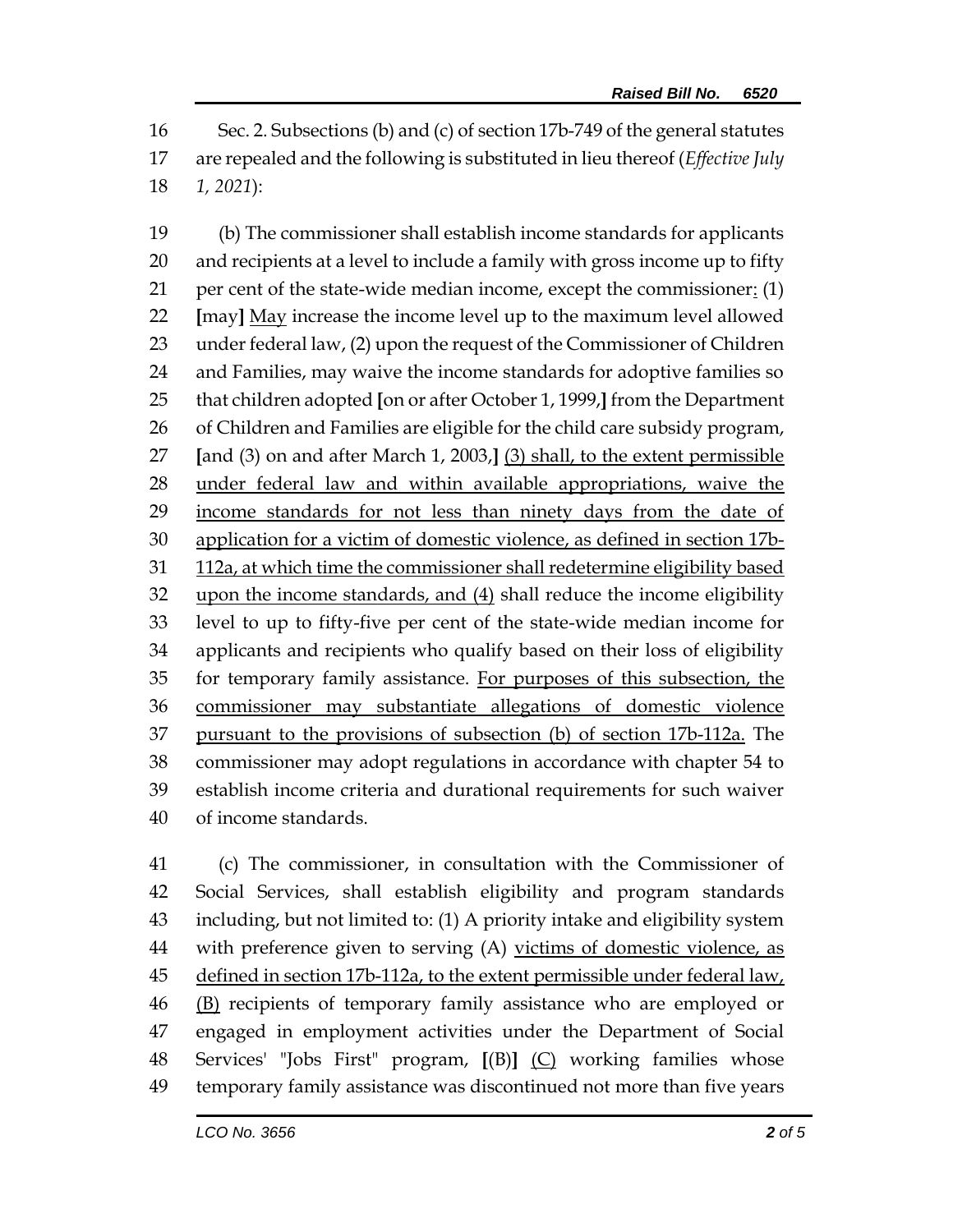prior to the date of application for the child care subsidy program, **[**(C)**]** (D) teen parents, **[**(D)**]** (E) low-income working families, **[**(E)**]** (F) adoptive families of children who were adopted from the Department of Children and Families and who are granted a waiver of income standards under subdivision (2) of subsection (b) of this section, and **[**(F)**]** (G) working families who are at risk of welfare dependency; (2) health and safety standards for child care providers not required to be licensed; (3) a reimbursement system for child care services which account for differences in the age of the child, number of children in the family, the geographic region and type of care provided by licensed and unlicensed caregivers, the cost and type of services provided by licensed and unlicensed caregivers, successful completion of fifteen hours of annual in-service training or credentialing of child care directors and administrators, and program accreditation; (4) supplemental payment for special needs of the child and extended nontraditional hours; (5) an annual rate review process for providers which assures that reimbursement rates are maintained at levels which permit equal access to a variety of child care settings; (6) a sliding reimbursement scale for participating families; (7) an administrative appeals process; (8) an administrative hearing process to adjudicate cases of alleged fraud and abuse and to impose sanctions and recover overpayments; (9) an extended period of program and payment eligibility when a parent who is receiving a child care subsidy experiences a temporary interruption in employment or other approved activity; and (10) a waiting list for the child care subsidy program that (A) allows the commissioner to exercise discretion in prioritizing within and between existing priority groups, including, but not limited to, children described in 45 CFR 98.46, as amended from time to time, and households with an infant or toddler, and (B) reflects the priority and eligibility system set forth in subdivision (1) of this subsection, **[**which is reviewed periodically,**]** with the inclusion of this information in the annual report required to be issued **[**annually**]** by the office to the Governor and the General Assembly in accordance with section 17b-733. Such action will include, but not be limited to, family income, age of child, region of state and length of time on such waiting list.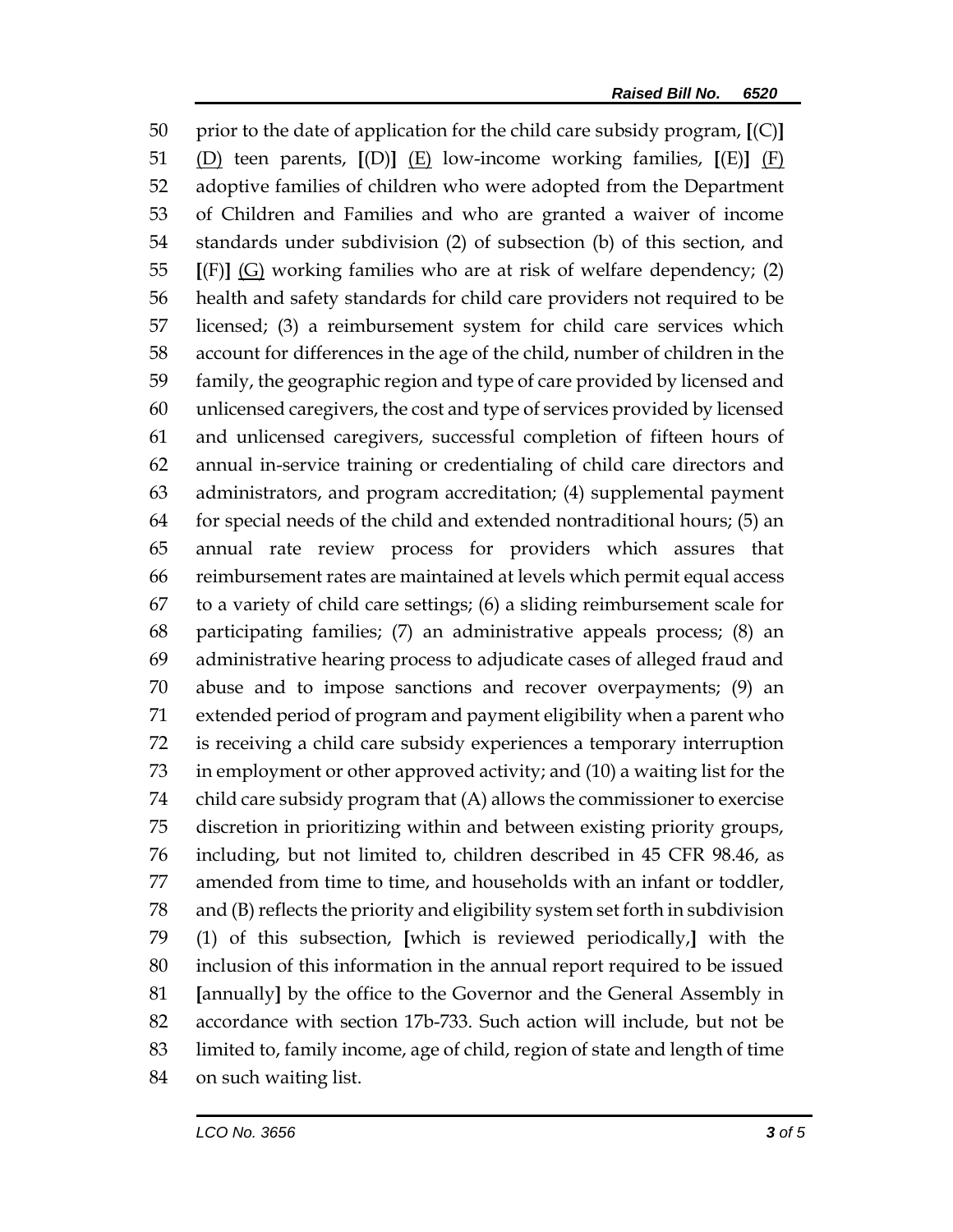Sec. 3. Subsection (c) of section 17b-191 of the general statutes is repealed and the following is substituted in lieu thereof (*Effective July 1, 2021*):

 (c) To be eligible for cash assistance under the program, a person shall  $(1)$  be (A) eighteen years of age or older; (B) a minor found by a court to be emancipated pursuant to section 46b-150; or (C) under eighteen years of age and the commissioner determines good cause for such person's eligibility, and (2) not have assets exceeding two hundred fifty dollars or, if such person is married, such person and his or her spouse shall not have assets exceeding five hundred dollars. In determining eligibility, the commissioner shall not consider as income (A) Aid and Attendance pension benefits granted to a veteran, as defined in section 27-103, or the 97 surviving spouse of such veteran, or  $(B)$  within available appropriations, the income of a spouse, domestic partner or other household member credibly accused of domestic violence by an applicant who is a victim of domestic violence, as defined in section 17b-112a. The commissioner 101 shall not count the income of such spouse, domestic partner or other household member in the household income of such applicant for a period of not less than ninety days. For purposes of this subsection, allegations of domestic violence may be substantiated by the commissioner pursuant to the provisions of subsection (b) of section 17b-112a. No person who is a substance abuser and refuses or fails to enter available, appropriate treatment shall be eligible for cash assistance under the program until such person enters treatment. No person whose benefits from the temporary family assistance program have terminated as a result of time-limited benefits or for failure to comply with a program requirement shall be eligible for cash assistance under the program.

This act shall take effect as follows and shall amend the following sections:

| Section 1      | July 1, 2021        | 17b-105a             |
|----------------|---------------------|----------------------|
| $\vert$ Sec. 2 | July 1, 2021        | 17b-749(b) and $(c)$ |
| Sec. $3$       | <i>July 1, 2021</i> | $17b-191(c)$         |